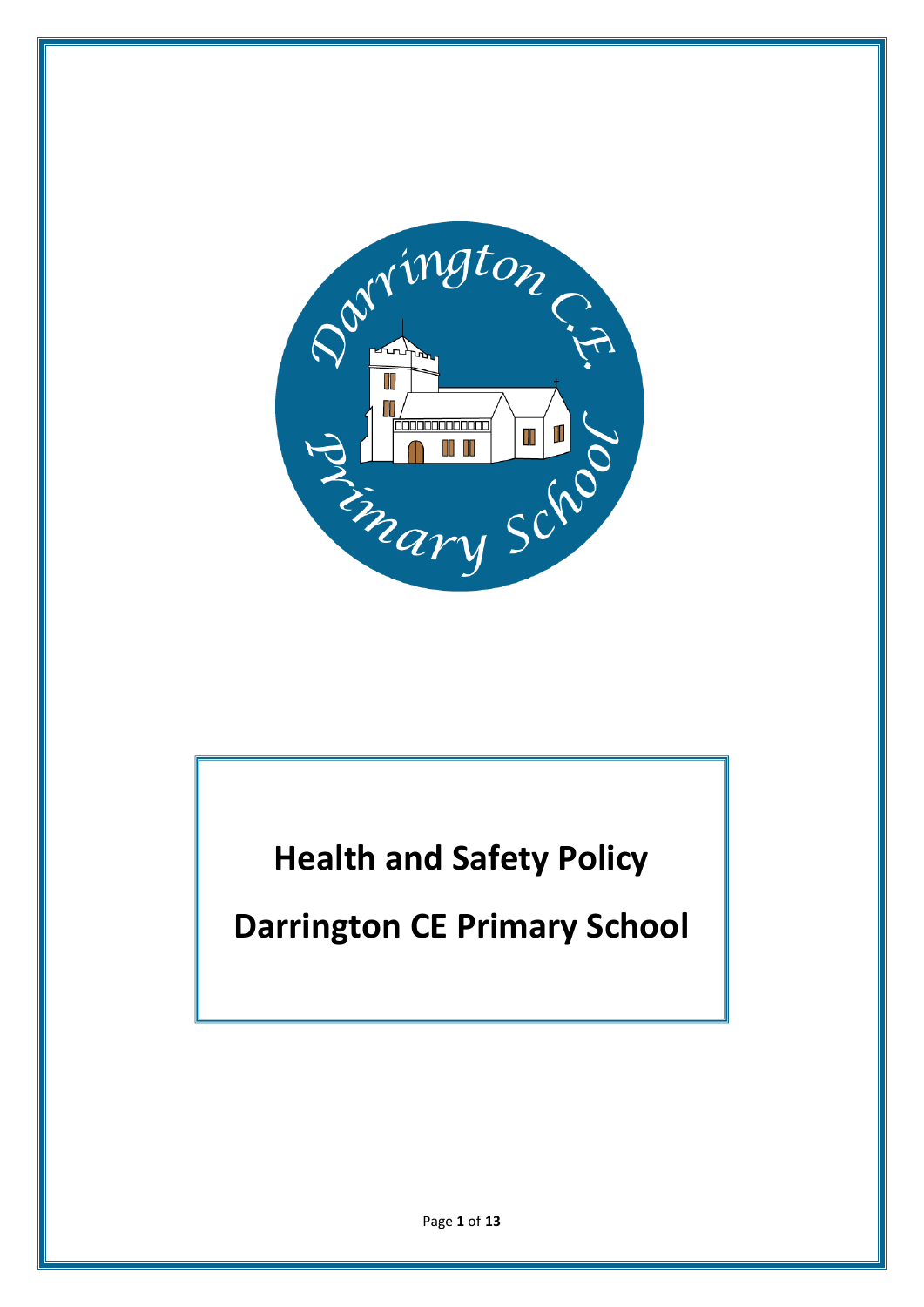The Governors of the school attach the greatest importance to health and safety considering this to be a management responsibility ranking equally with other management functions within the school.

The Governors recognise their corporate responsibility as an employer to provide a safe and healthy environment for all stakeholders who come onto the premises.

They will take all reasonably practical steps within their power to fulfil this responsibility.

This PREMISES SAFETY POLICY (PSP) has been written to reflect our particular situation. This PSP demonstrates to staff, pupils, parents and visitors that we are concerned about the health, safety and welfare of all who use our facilities.

The Headteacher intends to provide safe and healthy working conditions for all stakeholders on the premises and to ensure work carried out by employees does not adversely affect the health and safety of others.

Where any risk arises the Headteacher will, as soon as is reasonably practicable, install a system to reduce or eliminate that risk and will call upon the help of specialist Health and Safety adviser where necessary.

It is the policy of Darrington C.E. Primary School to take all reasonably practicable precautions for the prevention of accidents and dangerous occurrences and the creation of conditions, which safeguard employees.

To this end, the Governors will allocate the necessary resources and enlist the active support and co-operation all employees, upon whom duties are also imposed by the Health and Safety at Work Act 1974.

Darrington C.E. Primary School regards the standards set by relevant statutory provisions as the minimum standard, which must be achieved, and will endeavour to improve upon these standards where reasonably practicable.

It is the policy of Darrington C.E. Primary School, as far as is reasonably practicable, to:

- **Provide safe systems of work**
- **Provide and maintain safe equipment**
- Provide a safe place of work with safe access and egress
- Provide for the safe use, handling, storage and transport of all articles and substances used
- **Provide a safe working environment**
- Provide adequate and sufficient information, instruction, training and supervision to employees and others such as visitors and contractors.

Signature L Ranby **Example 20 Strategier 20 Signature** Position Headteacher

Date 1st September 2019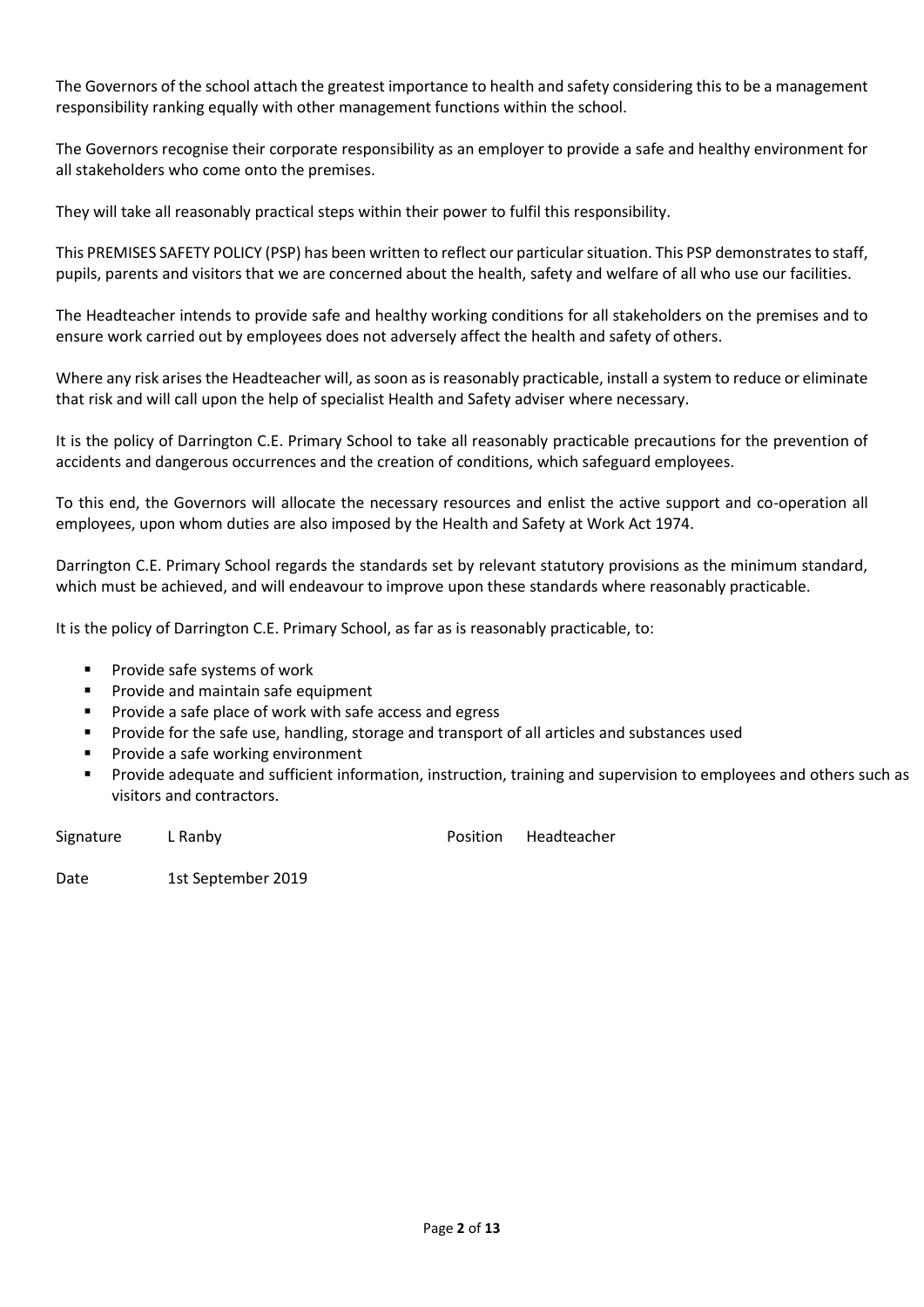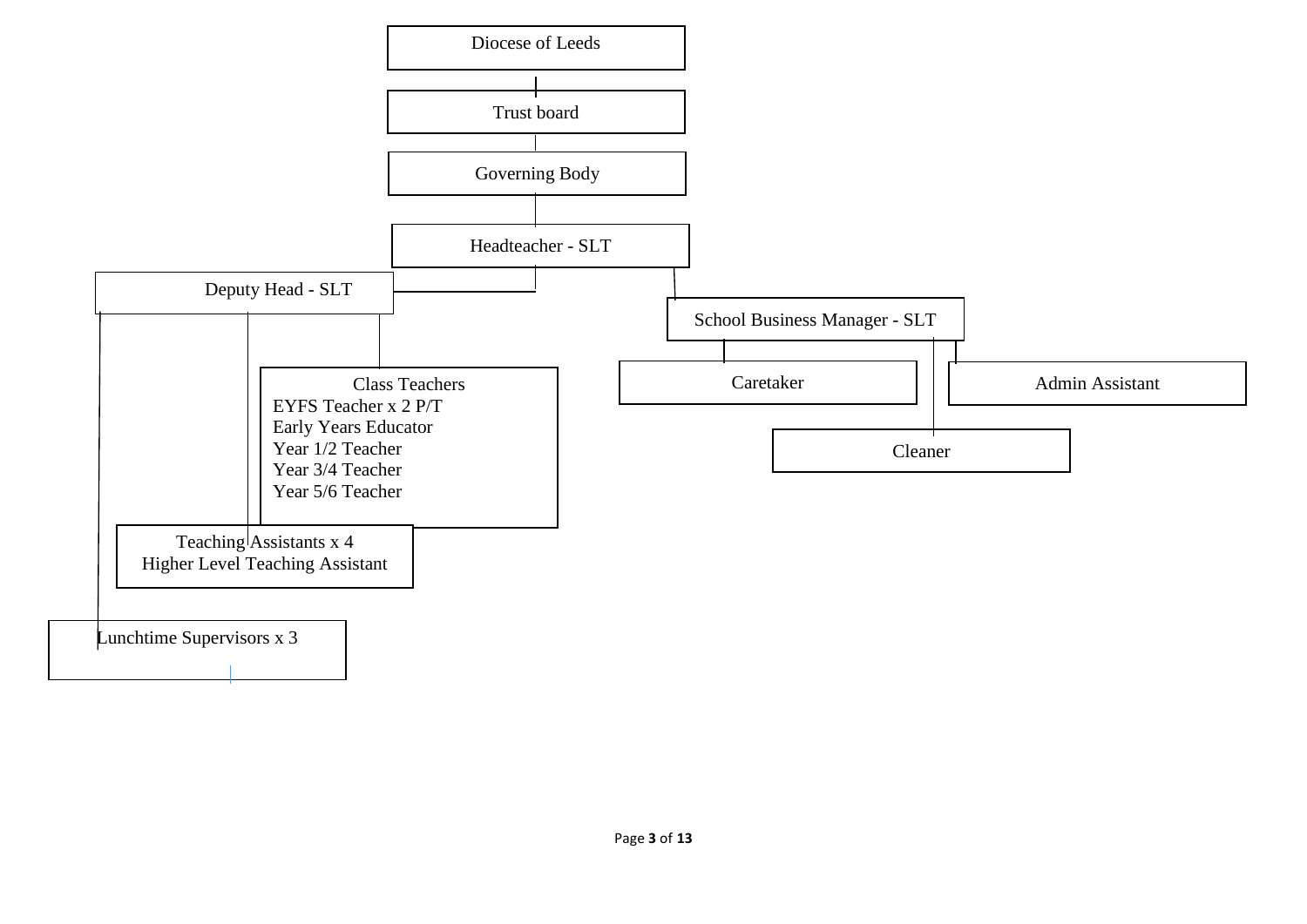### 3.1 Head Teacher

The Governing Body has overall responsibility for protecting the Health and Safety of staff, pupils, parents and visitors to the school the board of Governors has a governor appointed to deal with health and safety issues.

The Head Teacher is responsible for:

- 3.1.1 Managing the day-to-day requirements of the school.
- 3.1.2 Producing a written statement on Health and Safety issues relevant to the school premises, bringing this to the attention of all staff and monitoring its implementation.
- 3.1.3 The Head teacher will attempt to resolve any Health and Safety related problems and will report any matters, which cannot be resolved at school level, to the Governors.
- 3.1.4 The Head teacher will liaise with staff and the Governor's Resources Committee to monitor, maintain and improve health and safety standards on a regular basis.
- 3.1.5 Organising safety procedures and reporting, recording and investigating systems e.g. fire, electrical, evacuations, educational visits, medicines etc.
- 3.1.6 Assessing substances hazardous to health, under the COSHH legislation.
- 3.1.7 Ensuring staff access appropriate training for Health and Safety procedures e.g. induction procedures for new staff, Team teach, Emergency Aid, Epipen.
- 3.1.8 Keeping pupil contact details securely at a safe location, for emergency use.
- 3.2 School Business Manager

The School Business Manager is to report on health & safety matters to the **Head Teacher and Governors** having responsibility for:

- 3.2.1 Planning and organising people and resources so as to effectively implement the health & safety management system and support the school's Health & Safety Policy.
- 3.2.2 Communicating health and safety information to staff within the school as appropriate, to promote commitment to the Health & Safety Policy throughout the school.
- 3.2.3 For ensuring that sufficient resources are made available to the caretaker so that that person can adequately undertake the task required of them.
- 3.2.4 In conjunction with the Head Teacher will undertake the following:
	- a) Assessing and monitoring the PSP and reporting findings to governors
	- **b) Completing section policies and keeping up to date with changes in legislation**
	- c) Carrying out regular safety audits (termly) and classroom hazard checks with staff.
	- d) Checking new equipment for safety standards.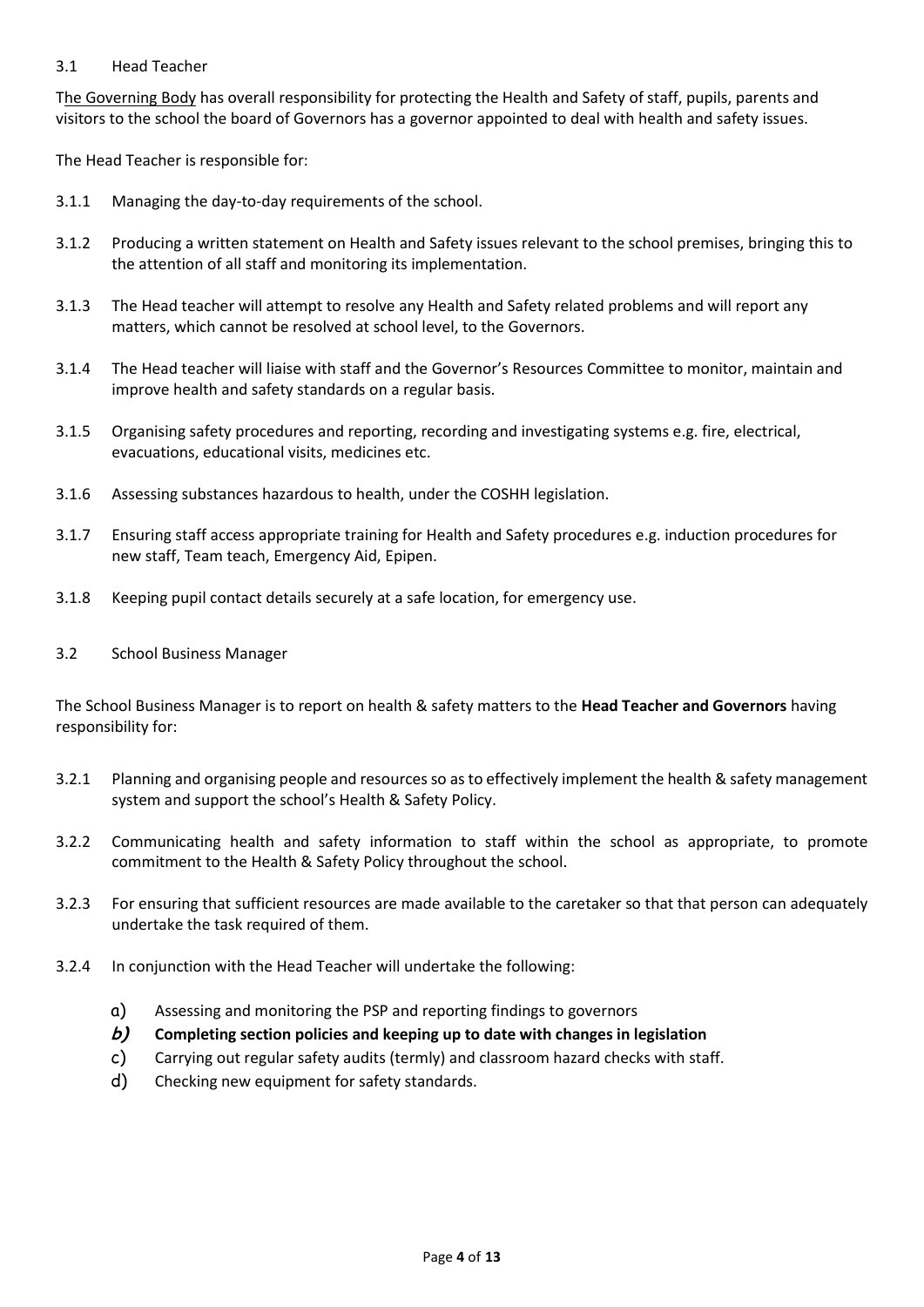- **e) Organising fire evacuation procedures, conducting weekly alarm testing and termly fire drills.**
- **f) Completing documentation and keeping this up to date e.g. the fire register**
- **g) Completing and storing risk assessments with staff, parents and pupils**
- **h) Filing maintenance check sheets of equipment checks e.g. fire equipment, lighting, PE equipment checks**
- **i) Ensuring the school has an effective system for reporting, recording and investigating accidents on the premises and that all reasonable steps are taken to prevent these from re-occurring.**
- **j) Assessing substances hazardous to health, under the COSHH legislation.**
- **k) Ensuring staff access appropriate training for Health and Safety issues.**
- l) Reporting defective equipment to the Head teacher.
- m) Filing manufacturer's instructions / guarantees.
- n) Ensuring that legal notices are displayed.
- 3.2.5 Ensuring that the staff to whom duties have been delegated within the health & safety management system have been made aware of their duties, have accepted their duties and are competent to undertake them. Where the necessary competence is not available within the organisation, assistance will be sought from outside the company.
- 3.3 Managers/Supervisors

The **Managers** report on health & safety matters to **their respective Director** and have responsibility for:

- 3.3.1 Planning and organising people and resources within their area of control so as to effectively implement the health & safety management system and support the Health & Safety Policy.
- 3.3.2 Communicating health and safety information to supervisors and employees within the company as appropriate, to promote commitment to the Health & Safety Policy throughout the company.
- 3.3.3 Carrying out procedures within the company's health & safety management system for which the relevant **Manager** is named as a responsible person within the responsible person summary.
- 3.3.4 Controlling and reviewing the activities of contractors or visitors as may be arranged to attend the company's premises.
- 3.3.5 Communicating health and safety information to employees within their control and reporting health & safety issues raised by their employees to the **appropriate Director.**
- 3.3.6 Reporting health & safety issues arising from the monitoring process to the **appropriate Director.**
- 3.3.7 Ensuring there is adequate co-operation and co-ordination between any contractors or visitors that may arrange to attend the company's premises and employees, visitors and other contractors.
- 3.3.8 Monitoring the implementation of the company's health & safety management system to meet the objectives of the Health & Safety Policy and to take appropriate remedial action when necessary.
- 3.3.9 Controlling, monitoring and reviewing the health & safety performance of employees within their control for the purpose of supporting the Health & Safety Policy.
- 3.3.10 Ensuring the health & safety competence of employees within their control so that they can adequately deal with the health & safety aspects of their duties.
- 3.3.11 Ensuring that the employees within the company to whom duties have been delegated within the health & safety management system have been made aware of their duties, have accepted their duties and are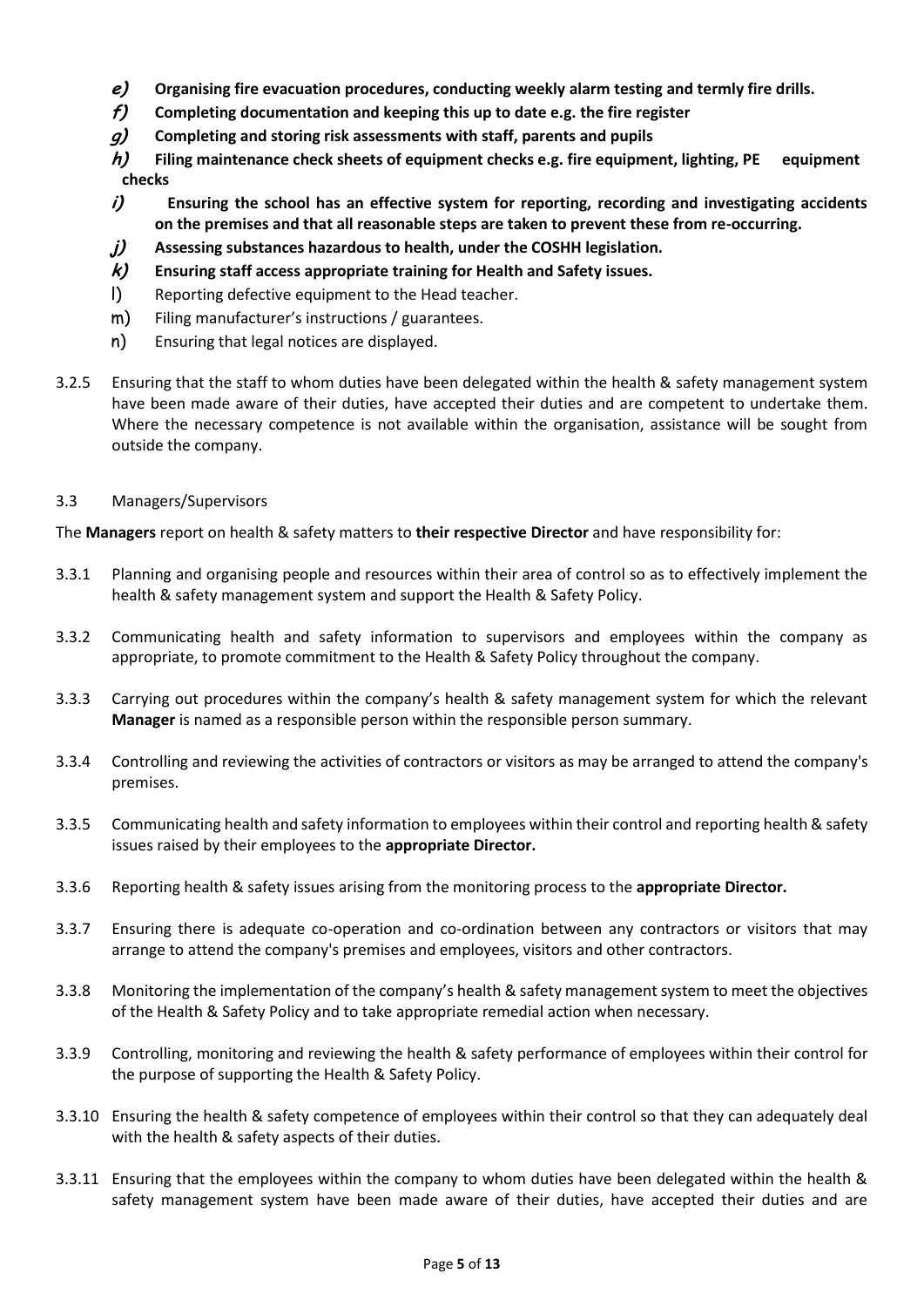competent to undertake them. Where the necessary competence is not available within the organisation, assistance will be sought from outside the company.

- 3.3.12 Ensuring all new and temporary employees receive induction training for working at the company's premises and that induction training is recorded.
- 3.4 Safety Co-ordinator
- 3.4.1 The responsibilities include ensuring that all persons joining the company will undertake an induction programme.
- 3.4.2 The Safety Co-ordinator will be responsible for ensuring that changes to the Health & Safety Policy document that may occur due to periodic review is communicated to all employees.
- 3.4.3 The Safety Co-ordinator along with the relevant Mangers will be responsible for ensuring that compliance with Relevant Statutory Provisions that apply to the Company's activities is achieved.
- 3.4.4 The Safety Co-ordinator is to ensure that Department Managers complete and keep up to date risk assessments (General and specific as are required for the area of their operations).
- 3.4.5 The Safety Co-ordinator is to organise and schedule periodic safety meetings and to ensure that minutes of these meetings are made available to the workforce.
- 3.4.6 The Safety Co-ordinator will be responsible for collecting and collating information from actual and/or possible breaches of Safety Legislative requirements and after agreement with the Finance Director instituting control measures on a pro-active basis.
- 3.4.7 Where an accident/incident occurs the Safety Co-ordinator will liaise with the appropriate Manager and ensure that the accident/incident is investigated, ensuring that appropriate entries are made in the company accident book.
- 3.4.8 The Safety Co-ordinator is responsible for compliance with the RIDDOR Regulations and liaison between the company and the Enforcement Authorities.
- 3.4.9 The Safety Co-ordinator is responsible for CHAS and Construction Line annual accreditation.
- 3.4.10 The Safety Co-ordinator in conjunction with department managers is responsible for ensuring that suitable safety training programmes are developed, these programmes, where appropriate, shall be delivered by approved Training Consultants.
- 3.5 Employees

Employees have responsibilities imposed on them by health and safety legislation. These include:

### **Section 7 – Health and Safety at Work etc. Act 1974**

- 3.5.1 to take reasonable care for the health and safety of himself and of other persons who may be affected by their acts or omissions at work; and
- 3.5.2 to co-operate with their employer to enable him to comply with any duties or requirements imposed on him.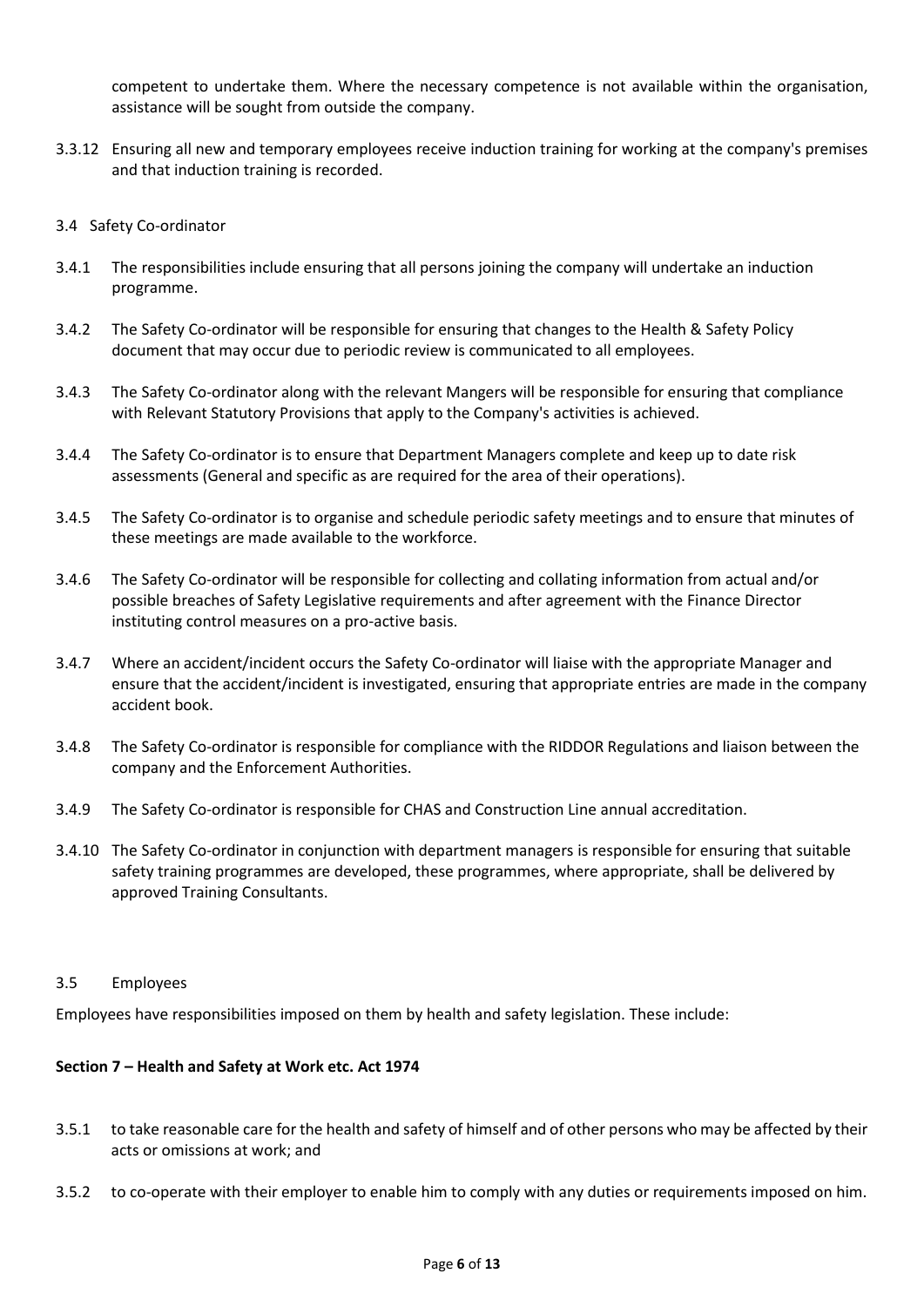### **Section 8 – Health and Safety at Work etc. Act 1974**

3.5.3 No person shall intentionally or recklessly interfere with or misuse anything provided in the interests of health, safety or welfare in pursuance of the relevant statutory provisions.

## **Regulation 14 of the Management of Health & Safety at Work Regulations**

Places specific duties on employees to:

- 3.5.4 use any machinery, equipment, dangerous substances or safety devices provided to him by their employer in accordance with any training or instructions provided by the employer in compliance with any statutory provisions; and
- 3.5.5 inform their employer of any work situation which may represent a serious and imminent danger to health and safety; and
- 3.5.6 inform their employer of any matter, which may represent a shortcoming in the employer's arrangements for health and safety.

## General Arrangements for Managing Health and Safety

- 4.1 Accident/Incident Reporting, Recording and Investigation.
- 4.1.1 An incident is defined as 'a work related event(s) in which an injury or ill health or fatality occurred or could have occurred'.

*Notes:* 

- *An accident is an incident which has given rise to injury or ill health or fatality.*
- *An incident where no injury, ill health or fatality occurs may be referred to as a near miss or near hit.*
- 4.1.1 All incidents involving employees, contractors, visitors and members of the public must be reported, recorded and investigated.
- 4.1.2 The report must be made as soon as possible after the accident, preferably on the same day, and an entry made in the Accident Book and/or Incident Report Form.
- 4.1.3 Some accidents must be reported to the Health and Safety Executive as required by the Reporting of Injuries Diseases and Dangerous Occurrences Regulations (RIDDOR). See Guidance Document for details. Where applicable, the Responsible Person will complete the relevant Form F2508 using the on-line reporting procedure at [www.riddor.gov.uk](http://www.riddor.gov.uk/) only in cases of fatality should you call 0845 300 99 23.
- 4.1.4 Detailed information and definitions on the types of accidents that must be reported and the timescales for reporting can be found in the Guide to Accidents, located in the guidance section of the safety manual
- 4.2 Alcohol and Drugs
- 4.2.1 The use of alcoholic beverages and/or drugs is absolutely prohibited on company property by any employee unless it has been authorised for special company events.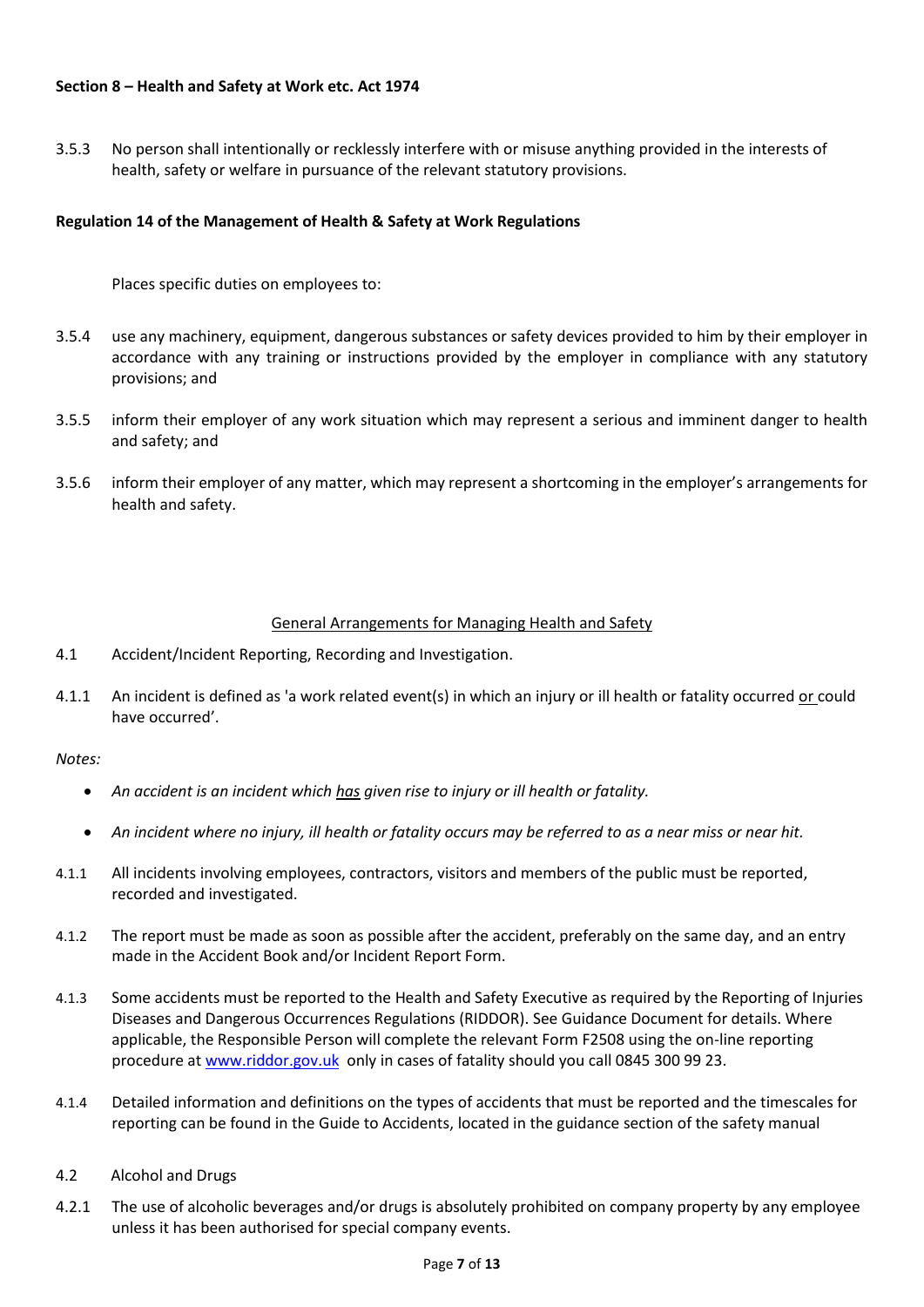- 4.2.2 No employee on or off duty is permitted to drive or operate any Company vehicle, equipment or machinery after consuming any alcoholic beverages, any drugs or prescribed drugs which impair driving or operating ability.
- 4.2.3 Any employee identified using alcohol or drugs on company property may be dismissed immediately.
- 4.2.4 We will provide employees with information on sensible drinking and drug awareness. The aim is to encourage those with drug or alcohol-related problems to seek medical advice and counselling by an outside agency.
- 4.2.5 Any employee suspected of having consumed alcohol or drugs on duty may be subjected to a test and if found positive may be dismissed.
- 4.2.6 An employee should not permit any person who is, or appears to be, intoxicated or under the influence of drugs to enter or remain in the workplace or on the premises where machinery is used, if that person's presence constitutes a threat to the safety of themselves or other persons in the workplace.
- 4.3 Control of Contractors
- 4.3.1 The company recognise our general duty under the Management of Health and Safety at Work Regulations (MHSW) and additional duties as defined in the Construction (Design and Management) Regulations (CDM) to ensure that contractors carrying out any work on our site are competent and that they carry out the work safely
- 4.3.2 The Responsible Person will ensure that all contractors are subject to checks on their competency to carry out the work safely and will monitor their working methods to ensure they follow a safe system of work or method statement.
- 4.3.3 When engaging contractors we will give preference to those with CHAS accreditation or any similar accreditation recognised under the SSIP Scheme.
- 4.4 Consultation with Employees
- 4.4.1 The company will consult with the workforce on matters relating to health and safety in the workplace.
- 4.4.2 The company will ensure that periodic safety meetings between management and employee's takes place and that minutes of these meetings are made available for all personnel to view and comment upon.
- 4.5 Display Screen Equipment
- 4.5.1 The company acknowledges the risks posed by computer workstations and similar devices must be managed and that we have duties under the Health and Safety (Display Screen Equipment) (DSE) Regulations.
- 4.5.2 The company will ensure that all workstation 'users' and their workstations, as defined in the DSE Regulations, are subject to risk assessments. Where required, we will make suitable adjustments to those workstations to ensure users safety as far as is reasonably practicable.
- 4.5.3 In some cases the assessment may need to be reviewed more frequently, for example, for new and expectant mothers and for any employee who reports a health related problem associated with the use of their workstation.
- 4.5.4 The company will provide, on request, free eye tests to those employees assessed as users.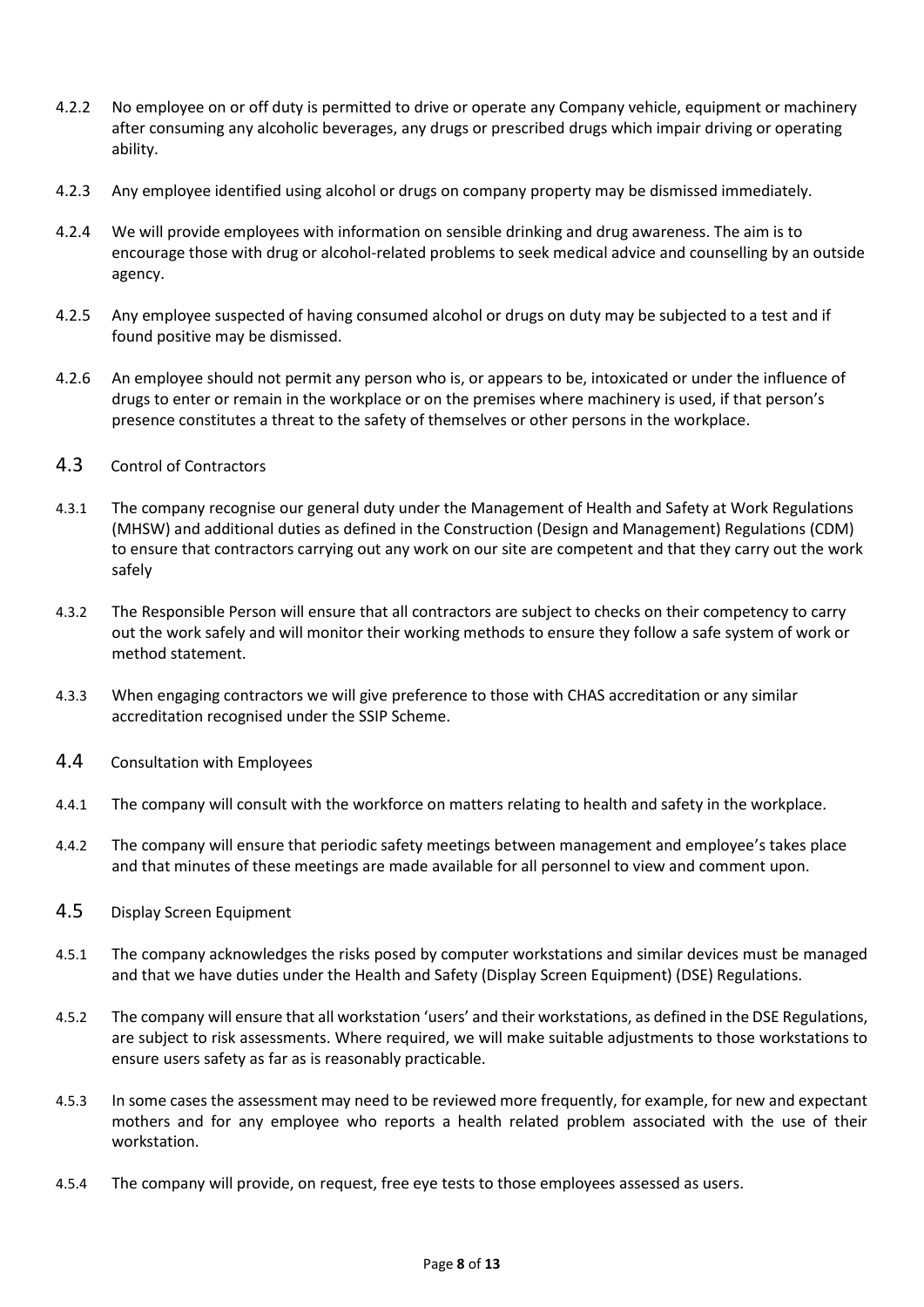## 4.6 Driving for Work

- 4.6.1 The company recognise that driving associated with work activities exposes employees to risks and that those risks should be assessed and managed along with all other work-related risks.
- 4.6.2 The Responsible Person will ensure that systems are in place for assessing work-related driving risks and that those systems follow the guidelines from the Department for Transport (see Guide to Driving for further information).
- 4.6.3 Where identified by the assessment, information, instruction and training will be provided to Company employees.

## 4.7 Electrical Safety

- 4.7.1 The company recognise that poorly designed and maintained electrical equipment and systems pose a significant risk to employees and other users. We will ensure therefore that the risks from electrical equipment are included in the task risk assessments as applicable.
- 4.7.2 The company will ensure that all portable and transportable electrical equipment is subject to periodic inspection and examination as required by the Electricity at Work Regulations and taking into account the findings of the risk assessment.
- 4.7.3 That regular inspections of the workplace and working practices are carried out to ensure that the risks from electricity are controlled.
- 4.7.4 That the fixed electrical installation for all Company properties is subject to periodic inspection and test to BS 7671 by a competent person.
- 4.7.5 That all employees who are expected to work on electrical equipment will be suitably trained and deemed competent.
- 4.7.6 Where work on mains voltage is required this will be carried out by a competent electrical personnel.
- 4.8 Emergency Procedures
- 4.8.1 The company recognise the risks posed by fire and our responsibility under the Regulatory Reform (Fire Safety) Order to carry out fire risk assessments.
- 4.8.2 The company will ensure that fire risk assessments are carried out on all non-domestic premises owned, occupied or controlled by us. This assessment will identify the requirements for any additional assessments required by DSEAR.
- 4.8.3 That adequate numbers of trained personnel are provided for support and leadership in the event of a fire or similar emergency.
- 4.8.4 This will include fire co-ordinators and fire marshals/wardens as identified in the fire risk assessment.
- 4.8.5 The Responsible Person will ensure that the findings of the risk assessment are acted upon and that any fire safety management systems are inspected and maintained as required and recorded in the Fire Log Book or similar.

## 4.9 First Aid

4.9.1 The company will undertake to provide where possible adequate numbers of suitably trained people and equipment to provide first aid response and treatment for employees in the event of an injury at work.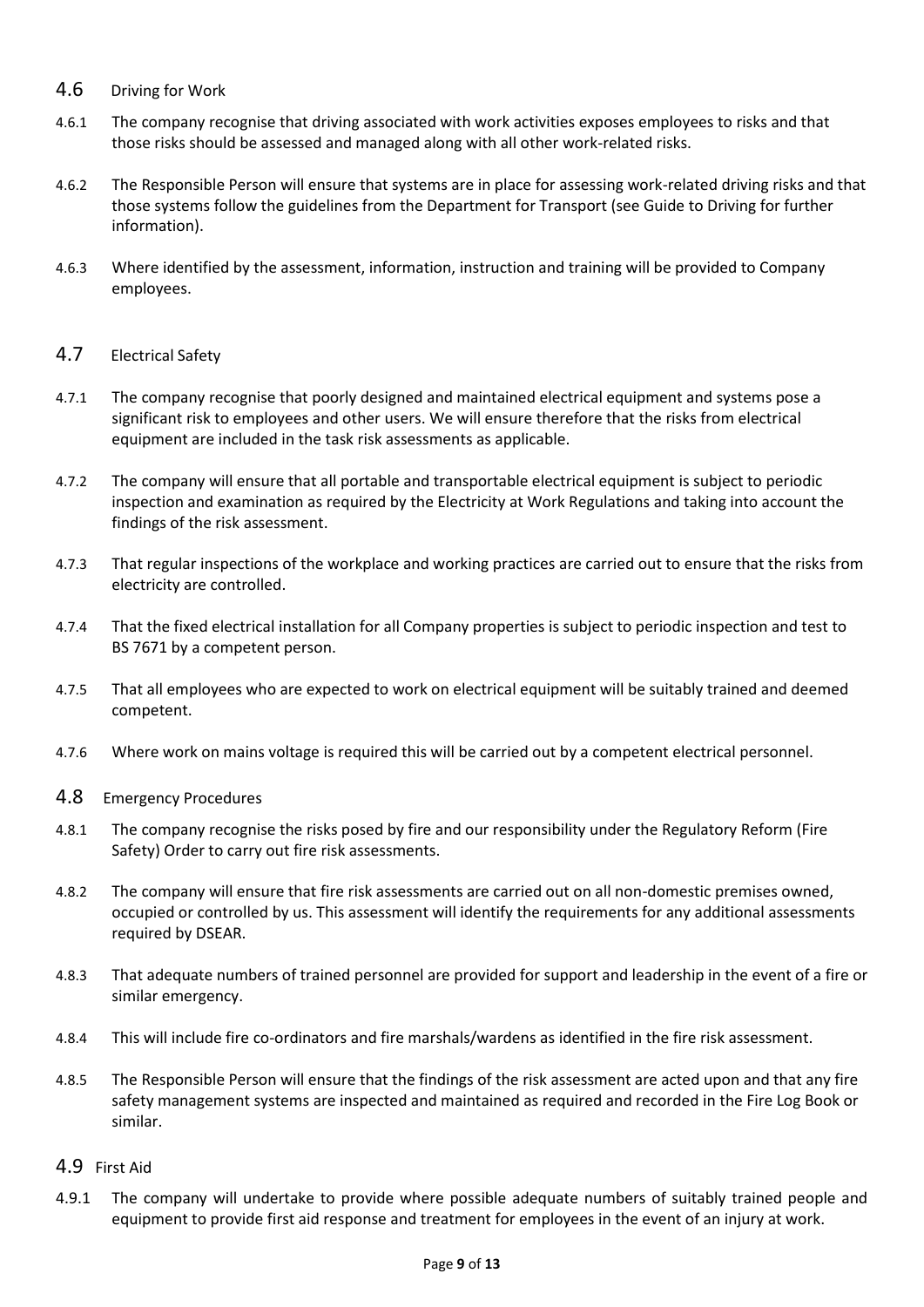### 4.10 Legionnaires Disease

4.10.1 The company recognise that Legionnaires Disease has the potential to cause ill health and fatalities to employees and others and that we have duties under statutory standards to manage any potential exposure.

### 4.11 Hazardous Substances (CoSHH)

4.11.1 The company acknowledge the risks posed by hazardous substances and our duties under the Control of Substances Hazardous to Health Regulations (CoSHH).

4.11.2 We will assess the use of hazardous substances to ensure that the risk to employees and others is eliminated or reduced as far as is reasonably practicable, and that our impact on the environment is minimised.

### 4.12 Manual Handling

- 4.12.1 The company acknowledge that the moving and handling of loads by physical force can lead to injuries and long-term illness.
- 4.12.2 The company will ensure that all activities that require any manual handling, as defined in the Manual Handling Operations Regulations (MHOR), are assessed in accordance with these regulations and that suitable controls are put in place to eliminate or reduce the risk as far as is reasonably practicable.
- 4.13 New and Expectant Mothers
- 4.13.1 The company recognise that new and expectant mothers may be put at additional risk by some workplace activities.
- 4.13.2 The company also recognise that it has a specific duty under the Management of Health and Safety at Work Regulations (MHSW) to carry out an assessment of those risks and to ensure that the risks are controlled as far as is reasonably practicable.
- 4.13.3 Employees are required to inform their immediate if they become pregnant so that a risk assessment can be carried out. New employees are required to inform the company if they are a new or expectant mother and this should be done immediately after employment begins.
- 4.14 Safeguarding Visitors
- 4.14.1 The company acknowledge that visitors to our premises or site may not be aware of the hazards to which they may be exposed or what to do in the event of an emergency.
- 4.14.2 The company will therefore put into place suitable measures to ensure that visitors are suitably informed of the hazards and the precautions that they are required to take.

### 4.15 Personal Protective Equipment

4.15.1 As an employer we recognise our duties under the Personal Protective Equipment Regulations and we will provide, free of charge, any personal protective equipment required at work.

- 4.16 Stress at Work
- 4.16.1 The company understand that pressure is part and parcel of all work and helps to keep us motivated, but that excessive pressure may lead to stress-related ill health in some people.
- 4.16.2 The company recognise that under the Management of Health and Safety at Work Regulations we have a duty to assess the risk of stress-related ill health arising from work activities; and under the Health and Safety at Work etc Act 1974 to take measures to control that risk
- 4.16.3 The company will adopt the HSE Stress Management Standards in ensuring that we minimise the impact of work-related stress.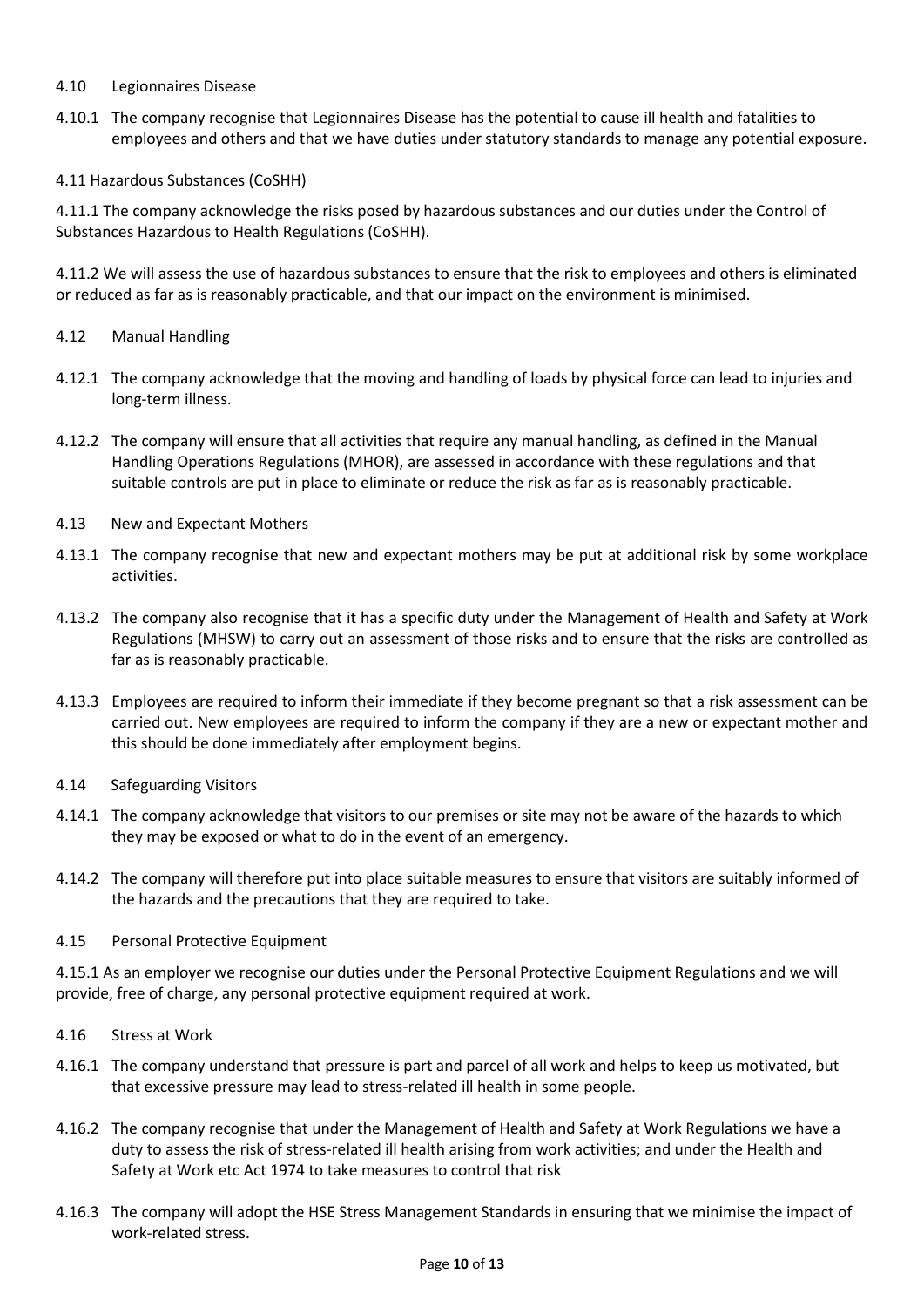### 4.17 Training on Health and Safety

- 4.17.1 The company recognise that the Health and Safety at Work Act 1974 (HASAW) and other Regulations require that employees are provided with training to enable them to undertake their work in a safe manner.
- 4.17.2 To ensure that the company can meet these duties we will carry out training needs analysis to identify specific requirements. We further recognise that instructions must be provided for employees, visitors and contractors to site indicating site rules and procedures.
- 4.17.3 Supervision will be provided at a level relevant to the risks and the level of knowledge of the employee, visitor or contractor.
- 4.17.4 The findings of risk assessments and the associated controls will be passed on to those who may be exposed to the risk so that they understand how to avoid it.
- 4.17.5 The method of communication will be determined by the level of risk and the complexity of the control measures, so may range from verbal instruction to written procedures.
- 4.17.6 In all cases, a record will be kept of the information, instruction or training carried out and details of the information provided.
- 4.18 Risk Assessments of General Workplace Hazards
- 4.18.1 The company accepts its duties under the Management of Health and Safety at Work Regulations to carry out workplace/task risk assessments.
- 4.18.2 Risk assessments will be carried out for both routine and non-routine activities in the workplace and the existing controls compared with statutory standards. Where the controls fall below this standard, changes will be made to working practices or the design of the work area, process, substance or equipment to ensure that risks are eliminated, or reduced to an acceptable standard.
- 4.18.3 For each assessment all individuals and groups at risk from the hazard will be considered in the assessment.
- 4.18.4 Hazards originating outside of the workplace will be considered where they may adversely affect the health and safety of employees and others.
- 4.18.5 The assessment process will take into account human behaviour, personal capabilities and other human factors as well as taking into consideration hazards from the infrastructure design, hazardous materials, handling loads, equipment and fire.
- 4.18.6 Assessments will be carried out or reviewed whenever there are changes or proposed changes in the infrastructure, materials, equipment or the health and safety management system to assess the impact on employees and others.
- 4.18.7 The assessment process will consider all statutory obligations relating to the assessment of risk and the implementation of controls.
- 4.18.8 When determining controls or considering changes to existing controls we will adopt the following hierarchy:
	- a) Elimination of the risk
	- b) Substitution with a lower risk
	- c) Engineering controls
	- d) Signage, warnings and other administrative controls
	- e) Personal protective equipment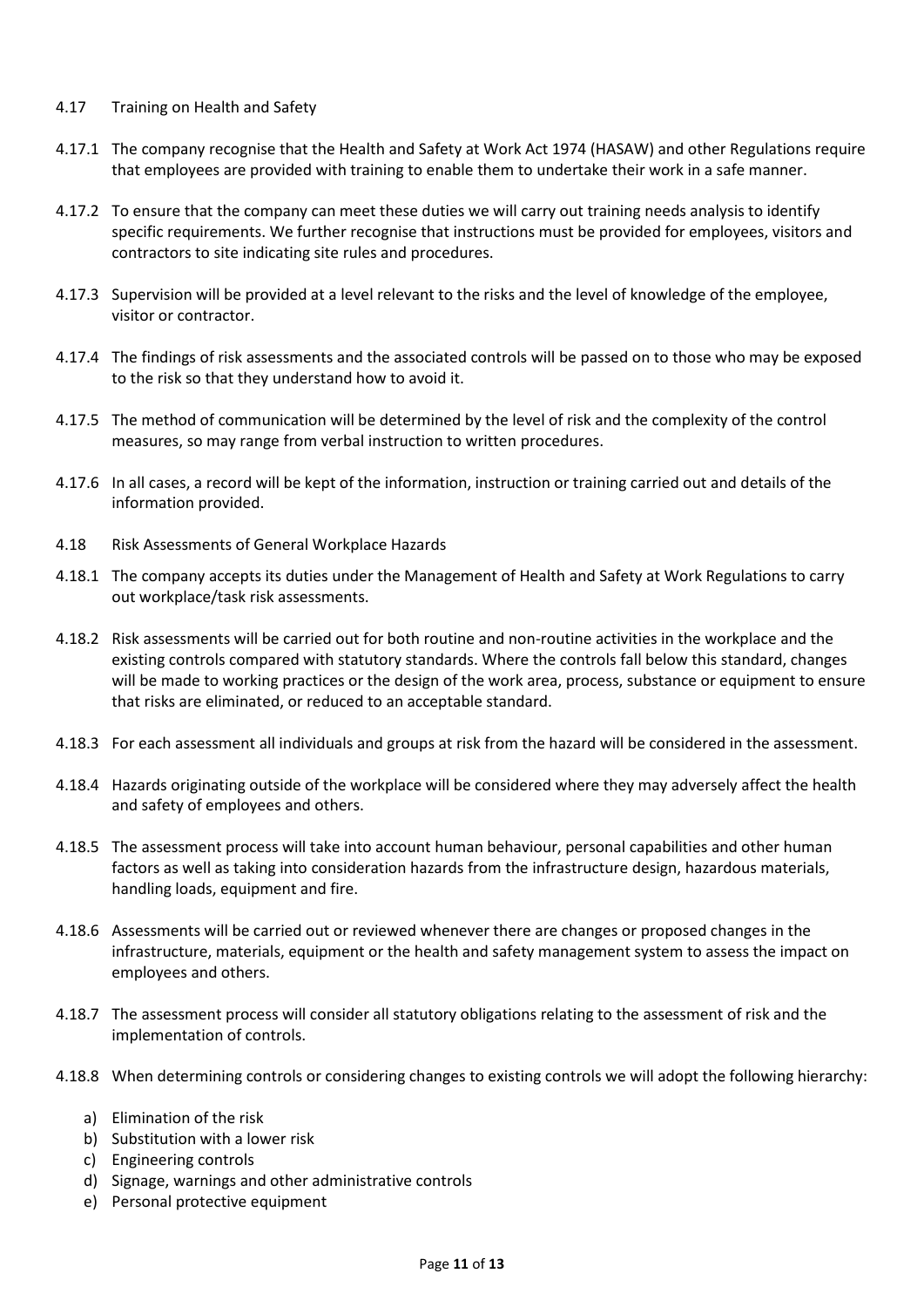- 4.19 Violence and Bullying at Work
- 4.19.1 As an employer we recognise that we have a legal duty to protect our employees from foreseeable violence at work and we will ensure that systems are in place to ensure this. We have a zero tolerance for any bullying or violence at work whether from other employees, members of the public or visitors.
- 4.19.2 The company will continually monitor for any signs of a problem and, if there is a problem, we will take action immediately. Any employee found to be bullying any other employees will face disciplinary action.
- 4.20 Work Equipment
- 4.20.1 The company recognise the risks posed by work equipment and the specific duties under the Provision and Use of Work Equipment Regulations (PUWER).
- 4.20.2 The company further recognise that some specialist work equipment is subject to specific Guidance and Approved Codes of Practice (gas boilers, ventilation, lifting equipment and lift trucks for example) and we will seek advice from our health and safety advisers in identifying any additional and specific duties for ensuring compliance.
- 4.21 Working Environment
- 4.21.1 As an employer we recognise that we have a duty to provide a safe and suitable working environment and welfare facilities as required by the Workplace (Health, Safety and Welfare) Regulations (WHSW) and that those facilities shall be maintained.
- 4.22 Working at Height
- 4.22.1 'At Height' means a place that, unless the Regulatory guidance is followed, a person could be injured falling from it, even if it is at or below ground level.
- 4.22.2 'Work' includes moving around at a place of work (except by a staircase in a permanent workplace) but not travel to or from a place of work.
- 4.22.3 It is our policy to comply with the Work at Height Regulations and any guidance made under the Regulations. We will achieve this by carrying out risk assessments of all activities that fall within the definition of working at height as detailed in the Regulations.
- 4.22.4 The company will do all that is reasonably practicable to prevent anyone falling by applying the following hierarchy:
	- 1. We will avoid work at height wherever we can;
	- 2. Where we cannot avoid working at height we will use work equipment or other measures to prevent falls; and,
	- 3. Where we cannot eliminate the risk of fall we will use work equipment or other measures to minimise the distance and the consequences of a fall should one occur.
	- 4. We will provide suitable training and supervision as is necessary to control the risks from working at height.
- 4.23 Young Workers
- 4.23.1 As an employer we recognise that we have a specific duty under the Management of Health and Safety at Work Regulations to manage the risks to young people.
- 4.23.2 Before employing a young person we will carry out a specific risk assessment.
- 4.23.3 The method may vary depending on whether the guardian of the young person provides us with a form for completion or, where this is not provided, we will use our own form to complete this assessment.